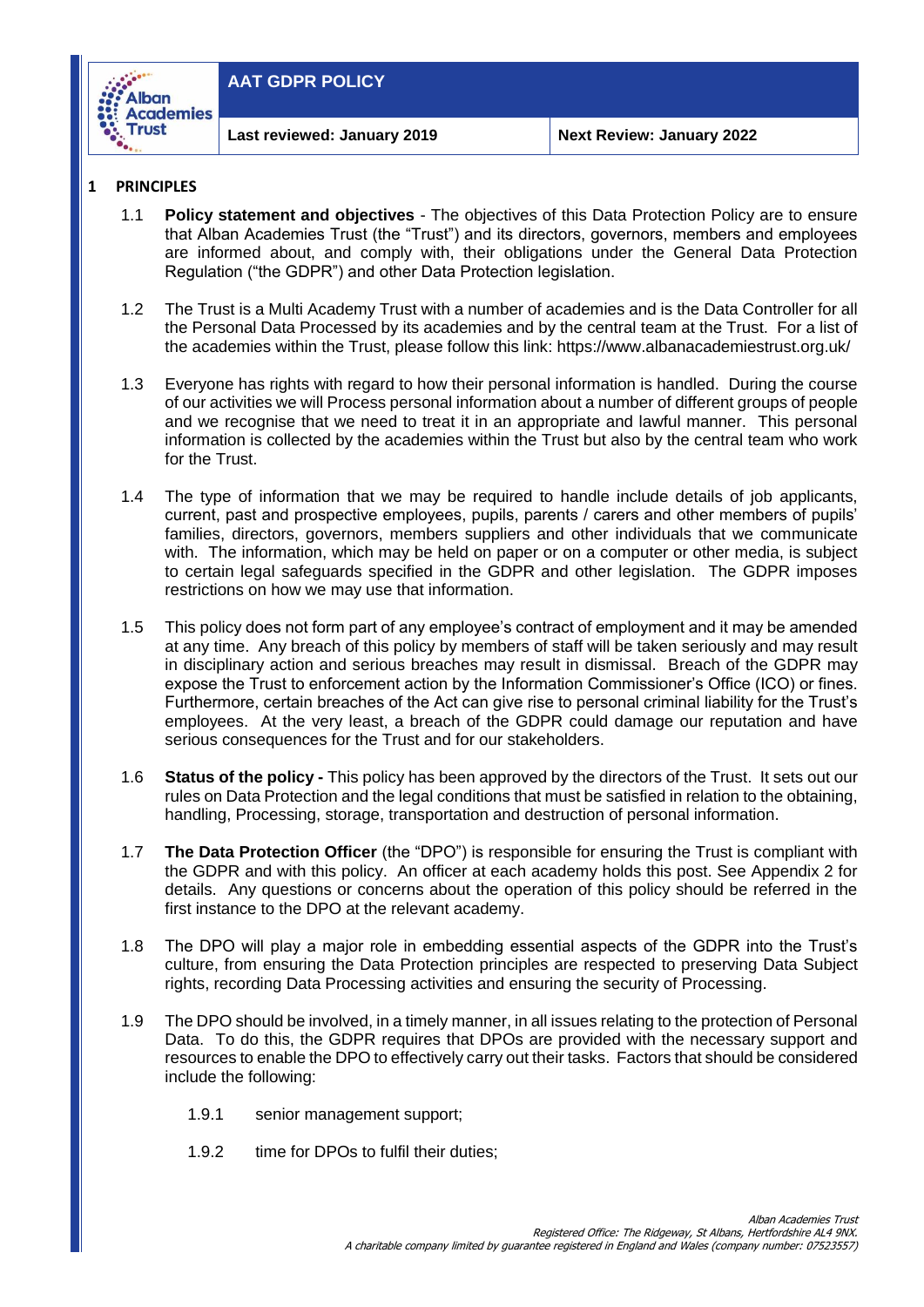- 1.9.3 adequate financial resources, infrastructure (premises, facilities and equipment) and staff where appropriate;
- 1.9.4 official communication of the designation of the DPO to make known existence and function within the organisation;
- 1.9.5 access to other services, such as HR, IT and security, who should provide support to the DPO;
- 1.9.6 continuous training so that DPOs can stay up to date with regard to Data Protection developments;
- 1.9.7 where a DPO team is deemed necessary, a clear infrastructure detailing roles and responsibilities of each team member;
- 1.9.8 whether the Trust should give the DPO access to external legal advice to advise the DPO on their responsibilities under this Data Protection Policy.
- 1.10 The DPO is responsible for ensuring that the Trust's Processing operations adequately safeguard Personal Data, in line with legal requirements. This means that the governance structure within the Trust must ensure the independence of the DPO.
- 1.11 The Trust will ensure that the DPO does not receive instructions in respect of the carrying out of their tasks, which means that the DPO must not be instructed how to deal with a matter, such as how to investigate a complaint or what result should be achieved. Further, the DPO should report directly to the highest management level, i.e. the board of directors.
- 1.12 The requirement that the DPO reports directly to the board of directors ensures that the Trust's directors are made aware of the pertinent Data Protection issues. In the event that the Trust decides to take a certain course of action despite the DPO's advice to the contrary, the DPO should be given the opportunity to make their dissenting opinion clear to the board of directors and to any other decision makers.
- 1.13 A DPO appointed internally by the Trust is permitted to undertake other tasks and duties for the organisation, but these must not result in a conflict of interests with his or her role as DPO. It follows that any conflict of interests between the individual's role as DPO and other roles the individual may have within the organisation impinge on the DPO's ability to remain independent.
- 1.14 In order to avoid conflicts the DPO cannot hold another position within the organisation that involves determining the purposes and means of Processing Personal Data. Senior management positions such as chief executive, chief financial officer, head of marketing, head of IT or head of human resources positions are likely to cause conflicts. Some other positions may involve determining the purposes and means of Processing, which will rule them out as feasible roles for DPOs.
- 1.15 In the light of this and in the event that the Trust decides to appoint an internal DPO, the Trust will take the following action in order to avoid conflicts of interests:
	- 1.15.1 identify the positions incompatible with the function of DPO;
	- 1.15.2 draw up internal rules to this effect in order to avoid conflicts of interests which may include, for example, allocating some of the DPO's other duties to other members of staff, appointing a deputy DPO and / or obtaining advice from an external advisor if appropriate;
	- 1.15.3 include a more general explanation of conflicts of interests;
	- 1.15.4 declare that the DPO has no conflict of interests with regard to his or her function as a DPO, as a way of raising awareness of this requirement;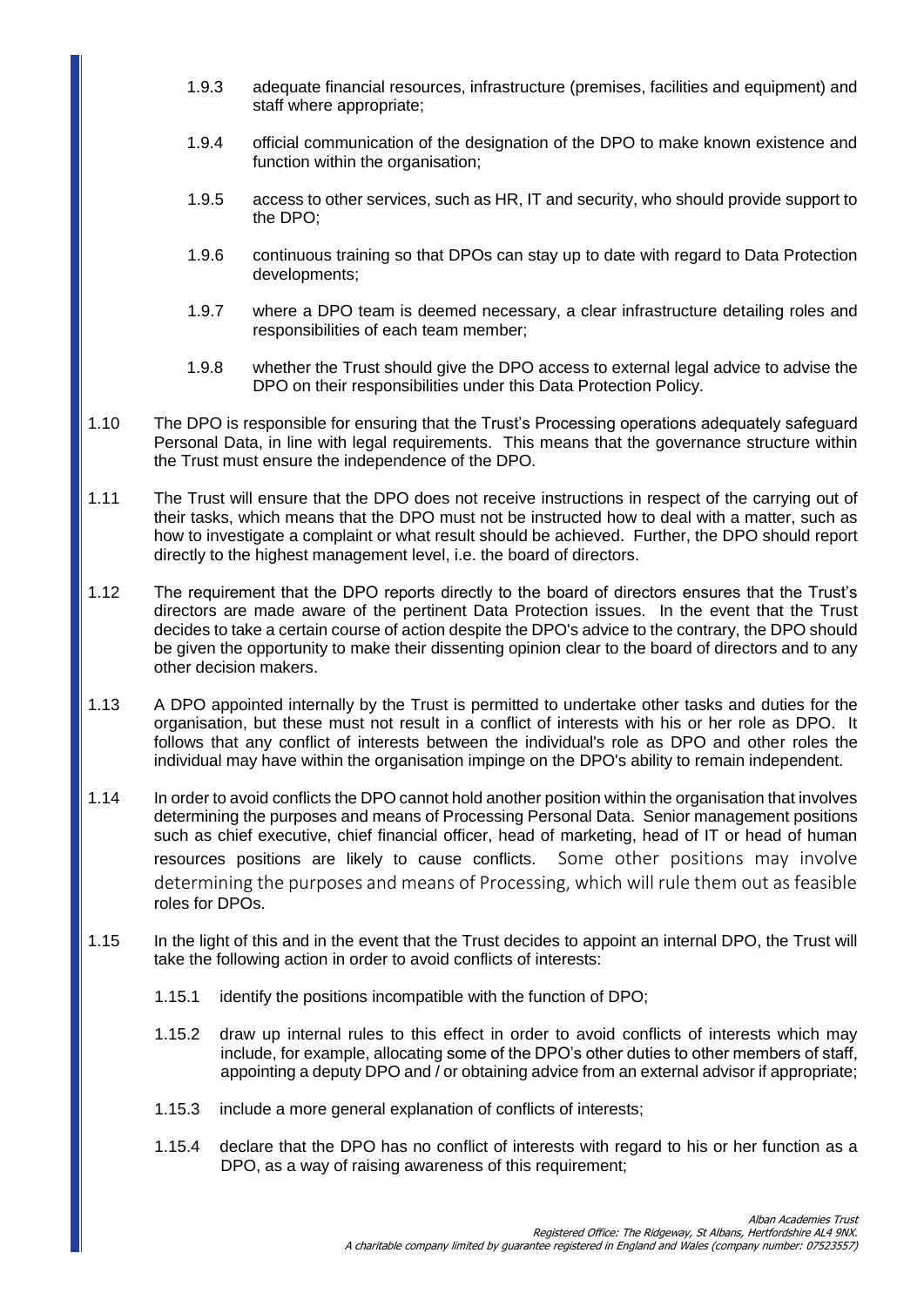- 1.15.5 include safeguards in the internal rules of the organisation and ensure that the job specification for the position of DPO or the service contract is sufficiently precise and detailed to avoid conflicts of interest.
- 1.16 If you consider that the policy has not been followed in respect of Personal Data about yourself or others you should raise the matter with the DPO.

## **2 TRUST ARRANGEMENTS**

This policy has been developed at Trust level and therefore covers policy that is relevant and followed by all the schools within the Alban Academies Trust. The appendices contain specific school level documents and detail of any differing procedures if applicable and relevant to this policy.

## **3 DEFINITIONS**

- **3.1 Biometric Data** means Personal Data resulting from specific technical processing relating to the physical, physiological or behavioural characteristics of a natural person, which allow or confirm the unique identification of that natural person, such as facial images;
- **3.2 Consent** of the Data Subject means any freely given, specific, informed and unambiguous indication of the Data Subject's wishes by which he or she, by a statement or by a clear affirmative action, signifies agreement to the Processing of Personal Data relating to him or her;
- **3.3 Data** is information which is stored electronically, on a computer, or in certain paper-based filing systems or other media such as CCTV;
- **3.4 Data Subjects** for the purpose of this policy include all living individuals about whom we hold Personal Data. A Data Subject need not be a UK national or resident. All Data Subjects have legal rights in relation to their Personal Data.
- **3.5 Data Controllers** means the natural or legal person, public authority, agency or other body which, alone or jointly with others, determines the purposes and means of the Processing of Personal Data.
- **3.6 Data Users** include employees, volunteers, trustees [and governors] whose work involves using Personal Data. Data Users have a duty to protect the information they handle by following our Data Protection and security policies at all times;
- **3.7 Data Processors** means a natural or legal person, public authority, agency or other body which Processes Personal Data on behalf of the Data Controller;
- **3.8 Parent** has the meaning given in the Education Act 1996 and includes any person having parental responsibility or care of a child;
- **3.9 Personal Data** means any information relating to an identified or identifiable natural person ('Data Subject'); an identifiable natural person is one who can be identified, directly or indirectly, in particular by reference to an identifier such as a name, an identification number, location data, an online identifier or to one or more factors specific to the physical, physiological, genetic, mental, economic, cultural or social identity of that natural person;
- **3.10 Personal Data Breach** means a breach of security leading to the accidental or unlawful destruction, loss, alteration, unauthorised disclosure of, or access to, Personal Data transmitted, stored or otherwise Processed;
- **3.11 Privacy by Design** means implementing appropriate technical and organisational measures in an effective manner to ensure compliance with the GDPR;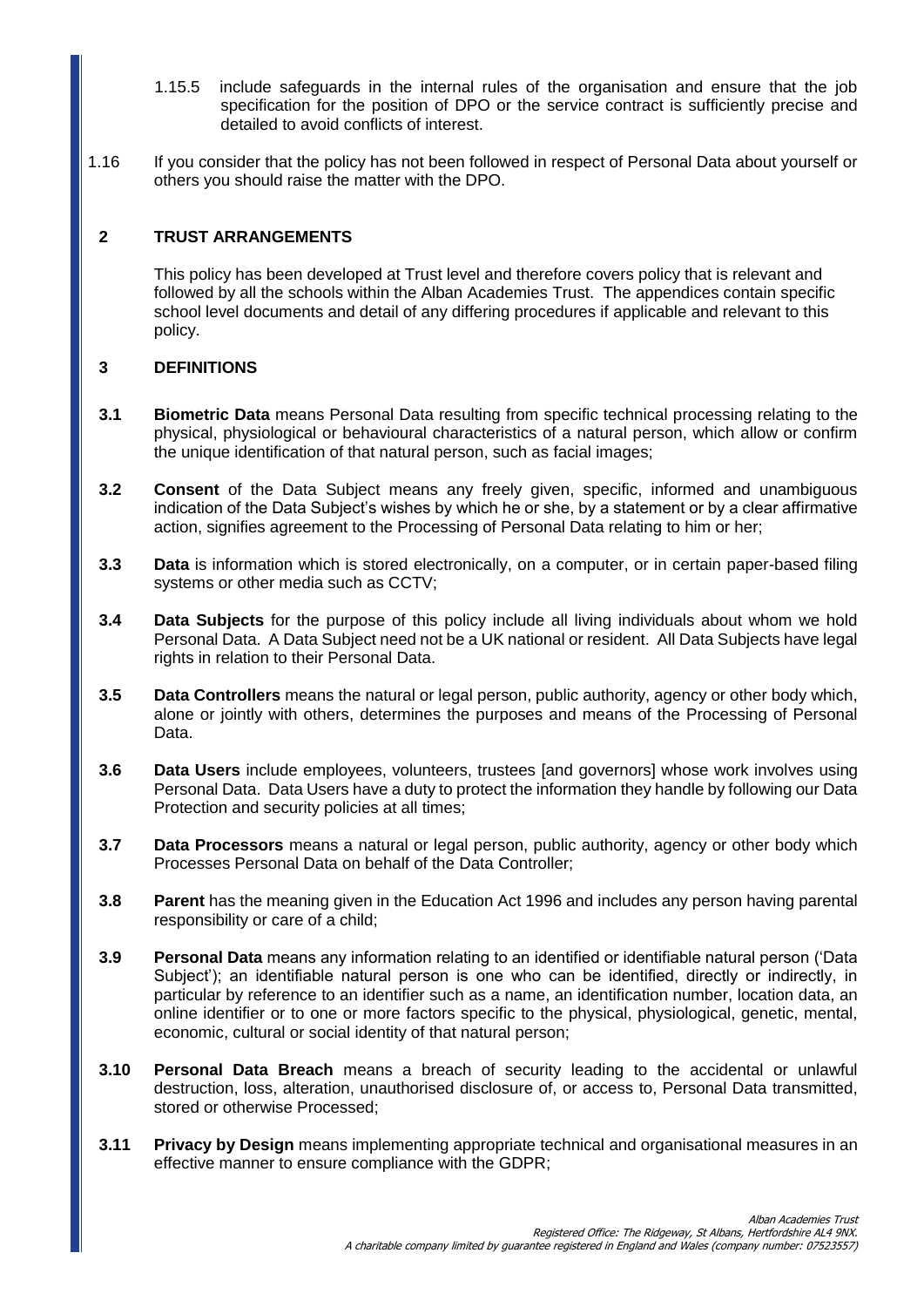- **3.12 Processing** means any operation or set of operations which is performed on Personal Data or on sets of Personal Data, whether or not by automated means, such as collection, recording, organisation, structuring, storage, adaptation or alteration, retrieval, consultation, use, disclosure by transmission, dissemination or otherwise making available, alignment or combination, restriction, erasure or destruction;
- **3.13 Sensitive Personal Data** means Personal Data revealing racial or ethnic origin, political opinions, religious or philosophical beliefs, or trade union membership, and the Processing of genetic data, Biometric Data for the purpose of uniquely identifying a natural person, data concerning health or data concerning a natural person's sex life or sexual orientation.

### **3.14 Data Protection principles - Anyone Processing Personal Data must comply with the enforceable principles of good practice. These provide that Personal Data must be:**

- 3.14.1 Processed lawfully, fairly and in a transparent manner in relation to individuals;
- 3.14.2 collected for specified, explicit and legitimate purposes and not further Processed in a manner that is incompatible with those purposes; further Processing for archiving purposes in the public interest, scientific or historical research purposes or statistical purposes shall not be considered to be incompatible with the initial purposes;
- 3.14.3 adequate, relevant and limited to what is necessary in relation to the purposes for which they are Processed;
- 3.14.4 accurate and, where necessary, kept up to date; every reasonable step must be taken to ensure that Personal Data that are inaccurate, having regard to the purposes for which they are Processed, are erased or rectified without delay;
- 3.14.5 kept in a form which permits identification of Data Subjects for no longer than is necessary for the purposes for which the Personal Data are Processed; Personal Data may be stored for longer periods insofar as the Personal Data will be Processed solely for archiving purposes in the public interest, scientific or historical research purposes or statistical purposes subject to implementation of the appropriate technical and organisational measures required by the GDPR in order to safeguard the rights and freedoms of individuals; and
- 3.14.6 processed in a manner that ensures appropriate security of the Personal Data, including protection against unauthorised or unlawful Processing and against accidental loss, destruction or damage, using appropriate technical or organisational measures.
- **3.15 Processed lawfully, fairly and in a transparent manner:** The GDPR is intended not to prevent the Processing of Personal Data, but to ensure that it is done fairly and without adversely affecting the rights of the Data Subject. The Data Subject must be told who the Data Controller is (in this case the Trust), who the Data Controller's representative is (in this case the DPO), the purpose for which the Data is to be Processed by us, and the identities of anyone to whom the Data may be disclosed or transferred.

For Personal Data to be Processed lawfully, certain conditions have to be met. These may include:

- 3.15.1 where we have the Consent of the Data Subject;
- 3.15.2 where it is necessary for compliance with a legal obligation;
- 3.15.3 where Processing is necessary to protect the vital interests of the Data Subject or another person;
- 3.15.4 where it is necessary for the performance of a task carried out in the public interest or in the exercise of official authority vested in the controller.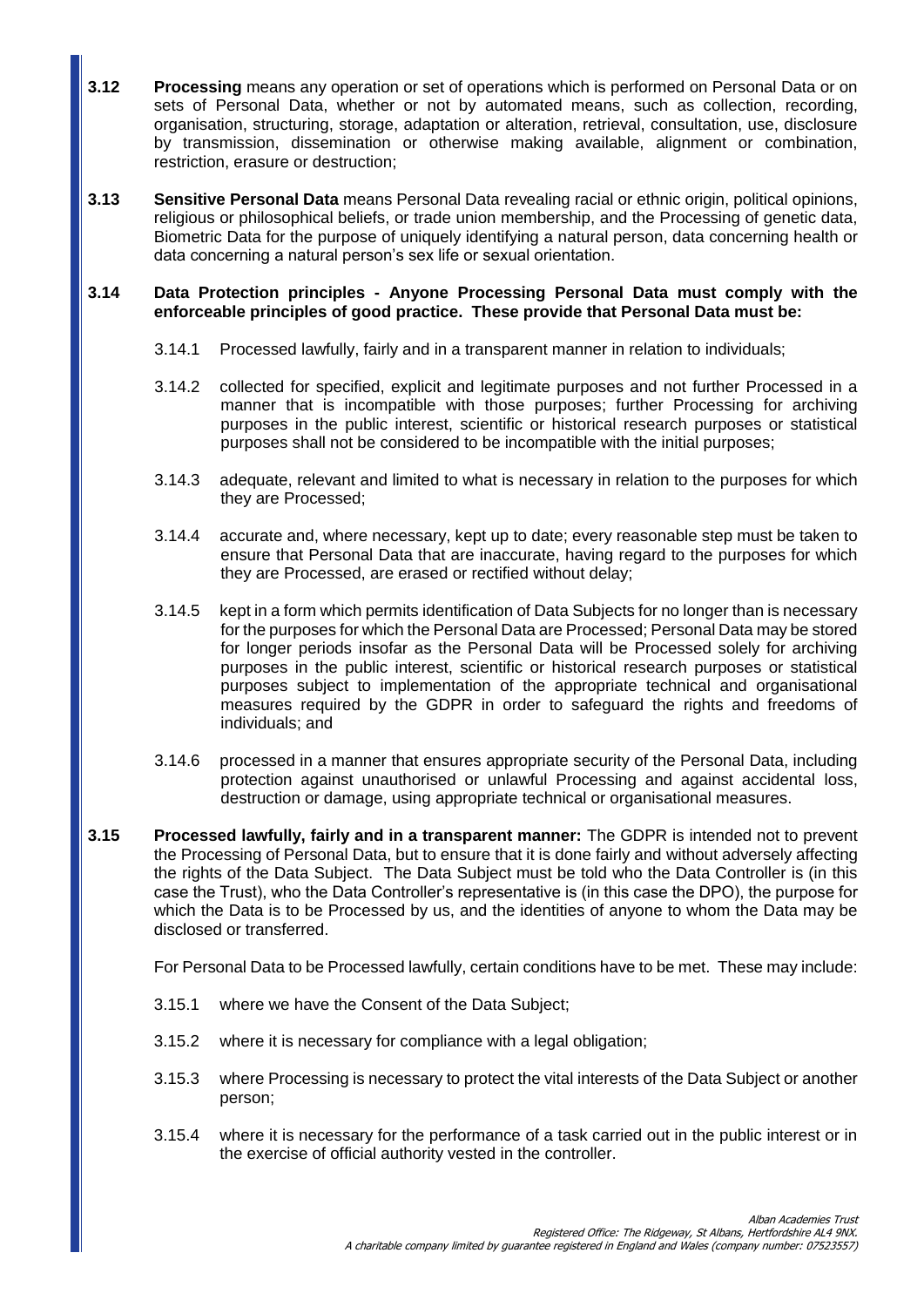3.16 Personal Data may only be Processed for the specific purposes notified to the Data Subject when the Data was first collected, or for any other purposes specifically permitted by the Act. This means that Personal Data must not be collected for one purpose and then used for another. If it becomes necessary to change the purpose for which the Data is Processed, the Data Subject must be informed of the new purpose before any Processing occurs.

## 3.17 **Sensitive Personal Data**

- 3.17.1 The Trust will be Processing Sensitive Personal Data about our stakeholders. We recognise that the law states that this type of Data needs more protection. Therefore, Data Users must be more careful with the way in which we Process Sensitive Personal Data.
- 3.17.2 When Sensitive Personal Data is being Processed, as well as establishing a lawful basis (as outlined in paragraph 3.15 above), a separate condition for Processing it must be met. In most cases the relevant conditions are likely to be that:
	- 3.17.2.1 the Data Subject's explicit Consent to the Processing of such Data has been obtained
	- 3.17.2.2 Processing is necessary for reasons of substantial public interest, on the basis of Union or Member State law which shall be proportionate to the aim pursued, where we respect the essence of the right to Data Protection and provide for suitable and specific measures to safeguard the fundamental rights and the interests of the Data Subject;
	- 3.17.2.3 Processing is necessary to protect the vital interests of the Data Subject or of another natural person where the Data Subject is physically or legally incapable of giving Consent;
	- 3.17.2.4 Processing is necessary for the purposes of carrying out the obligations and exercising specific rights of the Data Controller or of the Data Subject in the field of employment law in so far as it is authorised by Union or Member State law or a collective agreement pursuant to Member State law providing for appropriate safeguards for the fundamental rights and the interests of the Data Subject.
- 3.17.3 The Trust recognises that in addition to Sensitive Personal Data, we are also likely to Process information about our stakeholders which is confidential in nature, for example, information about family circumstances, child protection or safeguarding issues. Appropriate safeguards must be implemented for such information, even if it does not meet the legal definition of Sensitive Personal Data.

### 3.18 **Biometric Data**

- 3.18.1 Academies in the Trust may Process Biometric Data as part of an automated biometric recognition system, for example, for cashless catering or photo ID card systems where a pupil's photo is scanned automatically to provide him or her with services. Biometric Data is a type of Sensitive Personal Data.
- 3.18.2 Where Biometric Data relating to pupils is Processed, the relevant academy must ensure that each Parent of a child is notified of the school's intention to use the child's Biometric Data and obtain the written Consent of at least one Parent before the Data is taken from the pupil and used as part of an automated biometric recognition system. An academy must not Process the Biometric Data if a pupil under 18 years of age where:
	- 3.18.2.1 the child (whether verbally or non-verbally) objects or refuses to participate in the Processing of their Biometric Data;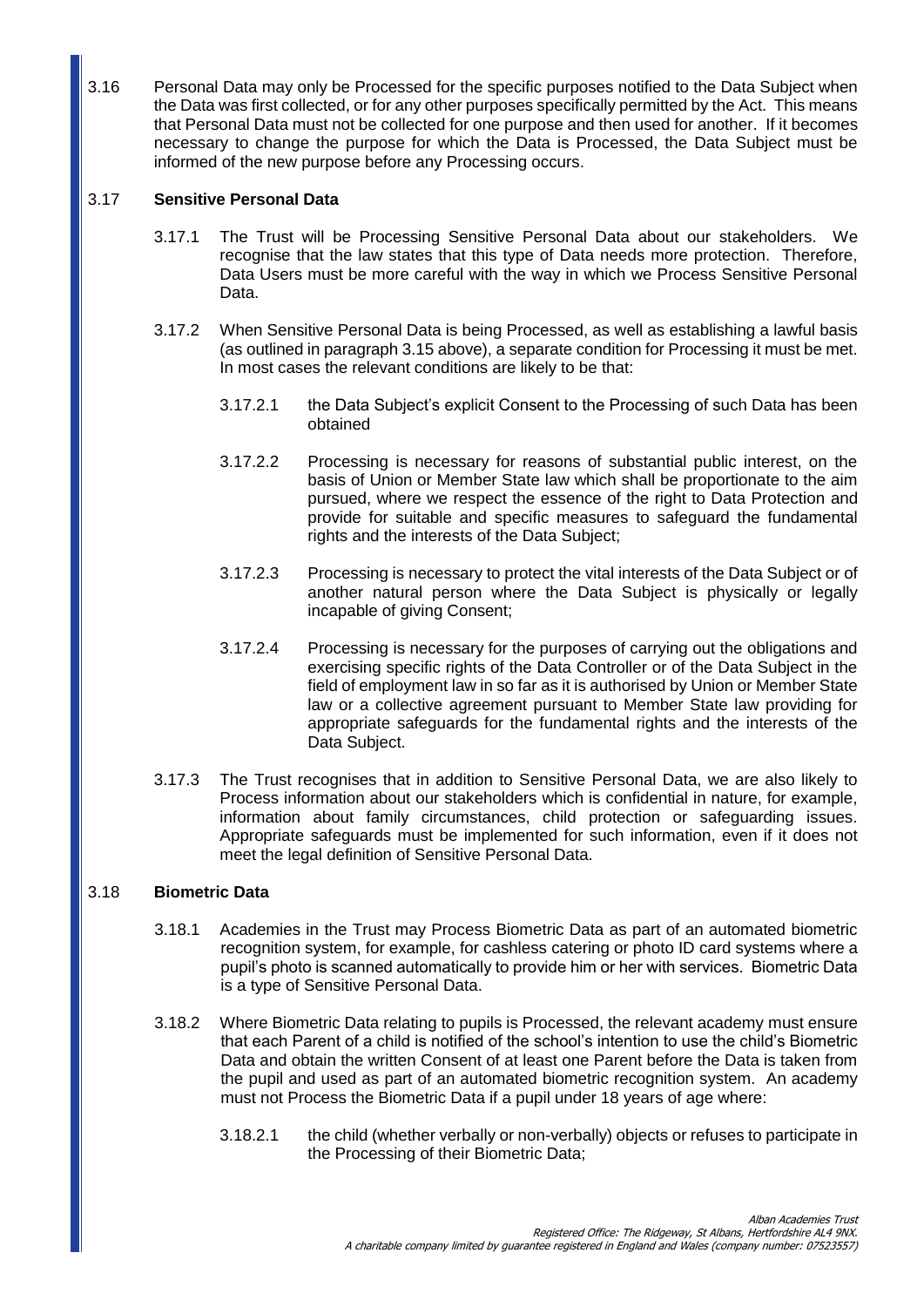- 3.18.2.2 no Parent has consented in writing to the Processing; or
- 3.18.2.3 a Parent has objected in writing to such Processing, even if another Parent has given written Consent.
- 3.18.3 Academies must provide reasonable alternative means of accessing services for those pupils who will not be using an automated biometric recognition system. The Trust will comply with any guidance or advice issued by the Department for Education on the use of Biometric Data from time to time.
- 3.18.4 The Trust and / or the relevant academies must obtain the explicit Consent of staff or other Data Subjects before Processing their Biometric Data.

#### 3.19 **Criminal convictions and offences**

- 3.19.1 There are separate safeguards in the GDPR for Personal Data relating to criminal convictions and offences.
- 3.19.2 It is likely that the Trust and its academies will Process Data about criminal convictions or offences. This may be as a result of pre-vetting checks we are required to undertake on staff, trustees and [governors] or due to information which we may acquire during the course of their employment or appointment.
- 3.19.3 In addition, from time to time we may acquire information about criminal convictions or offences involving pupils or Parents. This information is not routinely collected and is only likely to be Processed by the Trust in specific circumstances, for example, if a child protection issue arises or if a Parent / carer is involved in a criminal matter.
- 3.19.4 Where appropriate, such information may be shared with external agencies such as the child protection team at the Local Authority, the Local Authority Designated Officer and / or the Police. Such information will only be Processed to the extent that it is lawful to do so and appropriate measures will be taken to keep the Data secure.

## 3.20 **Transparency**

- 3.20.1 One of the key requirements of the GDPR relates to transparency. This means that the Trust must keep Data Subjects informed about how their Personal Data will be Processed when it is collected.
- 3.20.2 One of the ways we provide this information to individuals is through a privacy notice which sets out important information what we do with their Personal Data. The Trust has developed privacy notices for the following categories of people:
	- 3.20.2.1 Pupils
	- 3.20.2.2 Parents
	- 3.20.2.3 Staff
	- 3.20.2.4 Trustees / governors.
- 3.20.3 The Trust wishes to adopt a layered approach to keeping people informed about how we Process their Personal Data. This means that the privacy notice is just one of the tools we will use to communicate this information. Trust employees are expected to use other appropriate and proportionate methods to tell individuals how their Personal Data is being Processed if Personal Data is being Processed in a way that is not envisaged by our privacy notices and / or at the point when individuals are asked to provide their Personal Data, for example, where Personal Data is collected about visitors to Academy premises or if we ask people to complete forms requiring them to provide their Personal Data.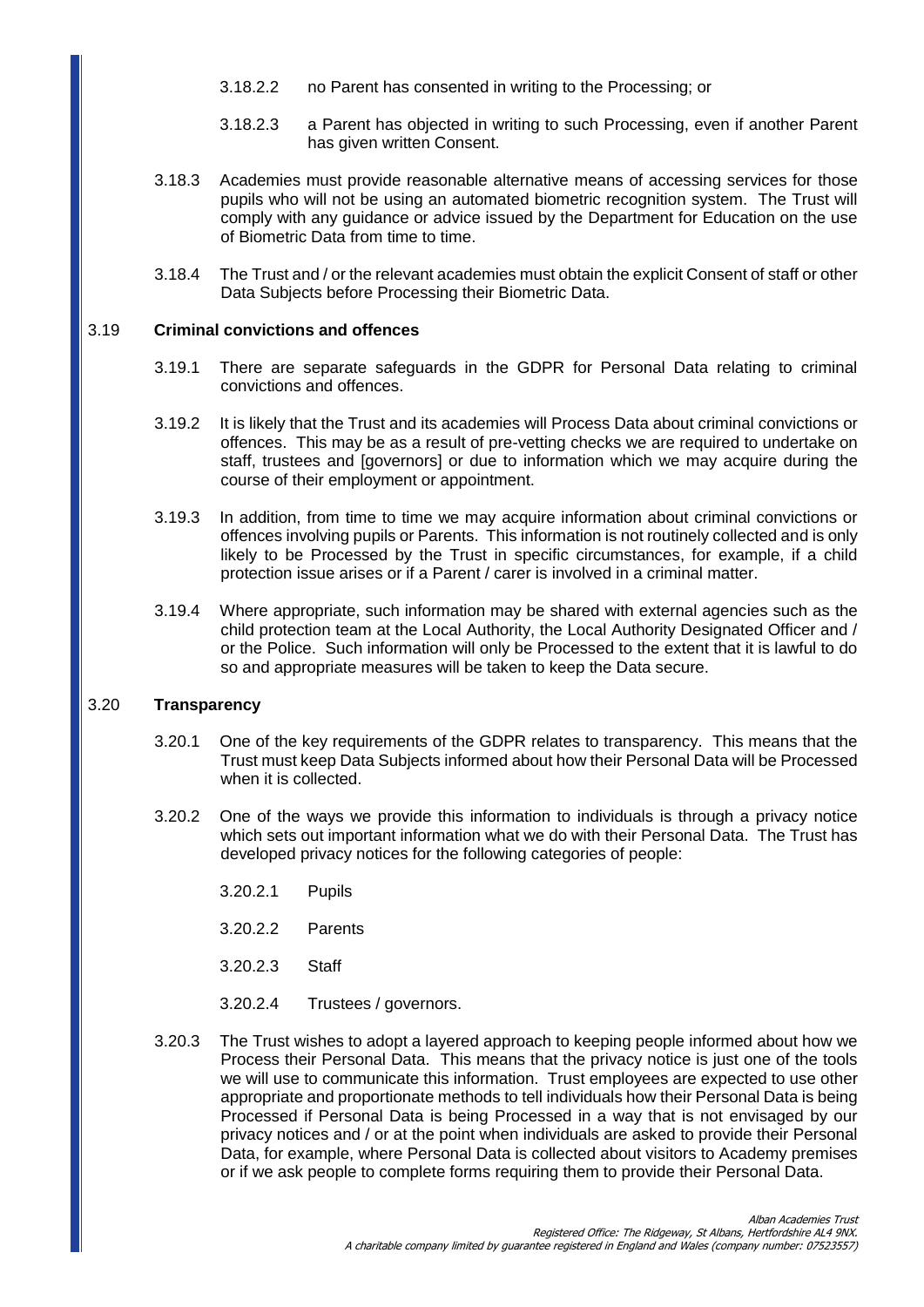3.20.4 We will ensure that privacy notices are concise, transparent, intelligible and easily accessible; written in clear and plain language, particularly if addressed to a child; and free of charge.

### 3.21 **Consent**

- 3.21.1 The Trust must only Process Personal Data on the basis of one or more of the lawful bases set out in the GDPR, which include Consent. Consent is not the only lawful basis and there are likely to be many circumstances when we Process Personal Data and our justification for doing so is based on a lawful basis other than Consent.
- 3.21.2 A Data Subject consents to Processing of their Personal Data if they indicate agreement clearly either by a statement or positive action to the Processing. Consent requires affirmative action so silence, pre-ticked boxes or inactivity are unlikely to be sufficient. If Consent is given in a document which deals with other matters, then the Consent must be kept separate from those other matters.
- 3.21.3 In the event that we are relying on Consent as a basis for Processing Personal Data about pupils, if a pupil is aged under 13, we will need to obtain Consent from the Parent(s). In the event that we require Consent for Processing Personal Data about pupils aged 13 or over, we will require the Consent of the pupil although, depending on the circumstances, academies should consider whether it is appropriate to inform parents about this Process. Consent is likely to be required if, for example, an academy wishes to use a photo of a pupil on its website or on social media. Consent is also required before any pupils are signed up to online learning platforms. Such Consent must be from the Parent if the pupil is aged under 13. When relying on Consent, we will make sure that the child understands what they are consenting to, and we will not exploit any imbalance in power in the relationship between us.
- 3.21.4 Data Subjects must be easily able to withdraw Consent to Processing at any time and withdrawal must be promptly honoured. Consent may need to be refreshed if we intend to Process Personal Data for a different and incompatible purpose which was not disclosed when the Data Subject first consented.
- 3.21.5 Unless we can rely on another legal basis of Processing, explicit Consent is usually required for Processing Sensitive Personal Data. Often we will be relying on another legal basis (and not require explicit Consent) to Process most types of Sensitive Data.
- 3.21.6 Evidence and records of Consent must be maintained so that the Trust can demonstrate compliance with Consent requirements.

### 3.22 **Specified, explicit and legitimate purposes**

- 3.22.1 Personal Data should only be collected to the extent that it is required for the specific purpose notified to the Data Subject, for example, in the Privacy Notice or at the point of collecting the Personal Data. Any Data which is not necessary for that purpose should not be collected in the first place.
- 3.22.2 The Trust will be clear with Data Subjects about why their Personal Data is being collected and how it will be Processed. We cannot use Personal Data for new, different or incompatible purposes from that disclosed when it was first obtained unless we have informed the Data Subject of the new purposes and they have consented where necessary.

### 3.23 **Adequate, relevant and limited to what is necessary**

3.24 The Trust will ensure that the Personal Data collected is adequate to enable us to perform our functions and that the information is relevant and limited to what is necessary.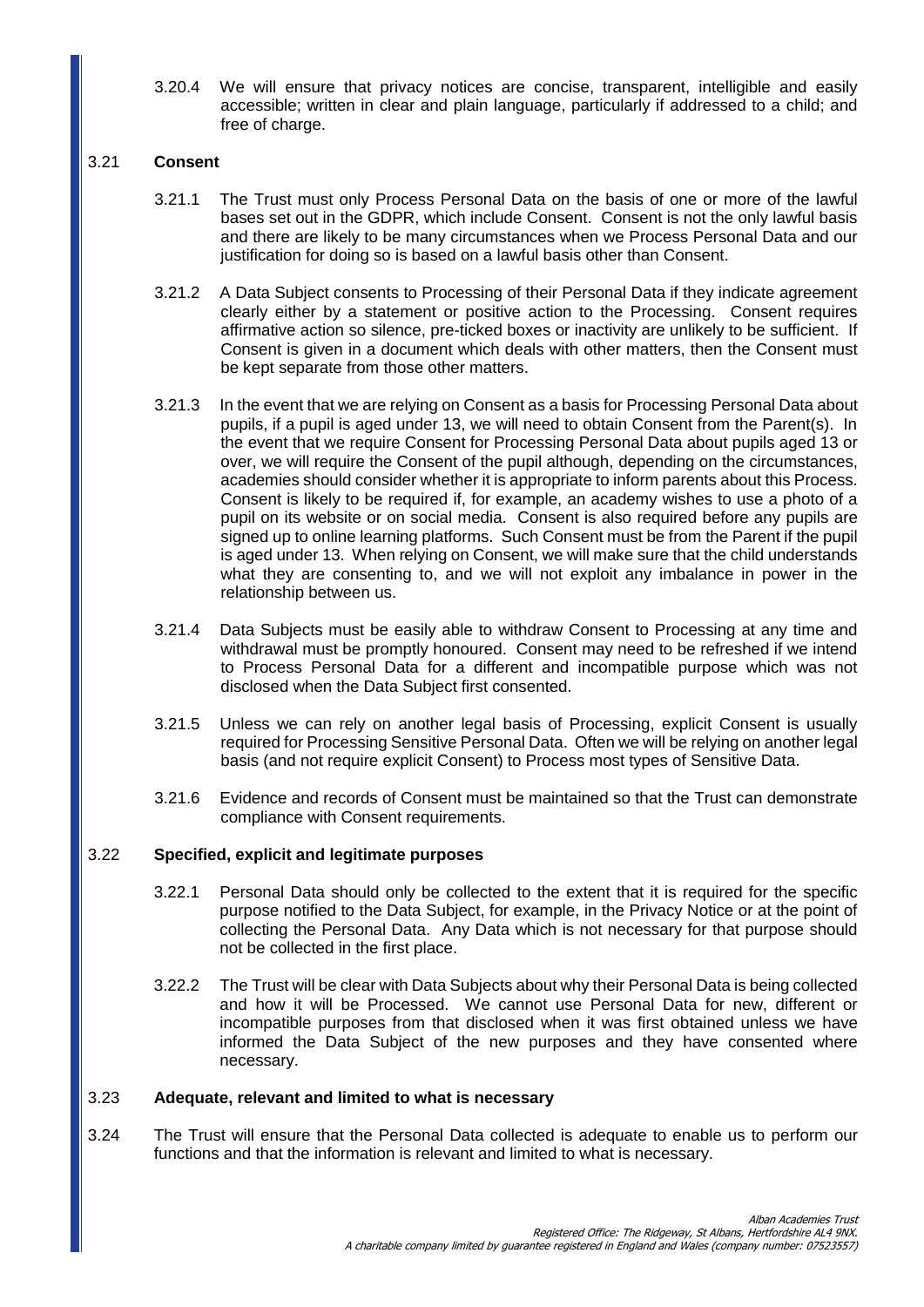- 3.25 In order to ensure compliance with this principle, the Trust will check records at appropriate intervals for missing, irrelevant or seemingly excessive information and may contact Data Subjects to verify certain items of Data.
- 3.26 Trust employees must also give due consideration to any forms stakeholders are asked to complete and consider whether all the information is required. We may only collect Personal Data that is needed to operate as a business function and we should not collect excessive Data. We should ensure that any Personal Data collected is adequate and relevant for the intended purposes.
- 3.27 The Trust will implement measures to ensure that Personal Data is Processed on a 'Need to Know' basis. This means that the only members of staff, governors or trustees who need to know Personal Data about a Data Subject will be given access to it and no more information than is necessary for the relevant purpose will be shared. In practice, this means that the Trust may adopt a layered approach in some circumstances, for example, members of staff, trustees or governors may be given access to basic information about a pupil or employee if they need to know it for a particular purpose but other information about a Data Subject may be restricted to certain members of staff who need to know it, for example, where the information is Sensitive Personal Data, relates to criminal convictions or offences or is confidential in nature (for example, child protection or safeguarding records).
- 3.28 When Personal Data is no longer needed for specified purposes, it must be deleted or anonymised in accordance with the Trust's Data Retention guidelines.

## 3.29 **Accurate and, where necessary, kept up to date**

- 3.29.1 Personal Data must be accurate and kept up to date. Information which is incorrect or misleading is not accurate and steps should therefore be taken to check the accuracy of any Personal Data at the point of collection and at regular intervals afterwards. Inaccurate or out-of-date Data should be destroyed.
- 3.29.2 If a Data Subject informs the Trust of a change of circumstances their records will be updated as soon as is practicable.
- 3.29.3 Where a Data Subject challenges the accuracy of their Data, the Trust will immediately mark the record as potentially inaccurate, or 'challenged'. In the case of any dispute, we shall try to resolve the issue informally, but if this proves impossible, disputes will be referred to the Chair of Governors on the Local Governing Body for their judgement. If the problem cannot be resolved at this stage, the Data Subject should refer their complaint to the Information Commissioner's Office. Until resolved the 'challenged' marker will remain and all disclosures of the affected information will contain both versions of the information.
- 3.29.4 Notwithstanding paragraph 0, a Data Subject continues to have rights under the GDPR and may refer a complaint to the Information Commissioner's Office regardless of whether the procedure set out in paragraph 0 has been followed.

### 3.30 **Data to be kept for no longer than is necessary for the purposes for which the Personal Data are Processed**

- 3.30.1 Personal Data should not be kept longer than is necessary for the purpose for which it is held. This means that Data should be destroyed or erased from our systems when it is no longer required.
- 3.30.2 It is the duty of the DPO, after taking appropriate guidance for legal considerations, to ensure that obsolete Data is properly erased. The Trust has a retention schedule for all Data.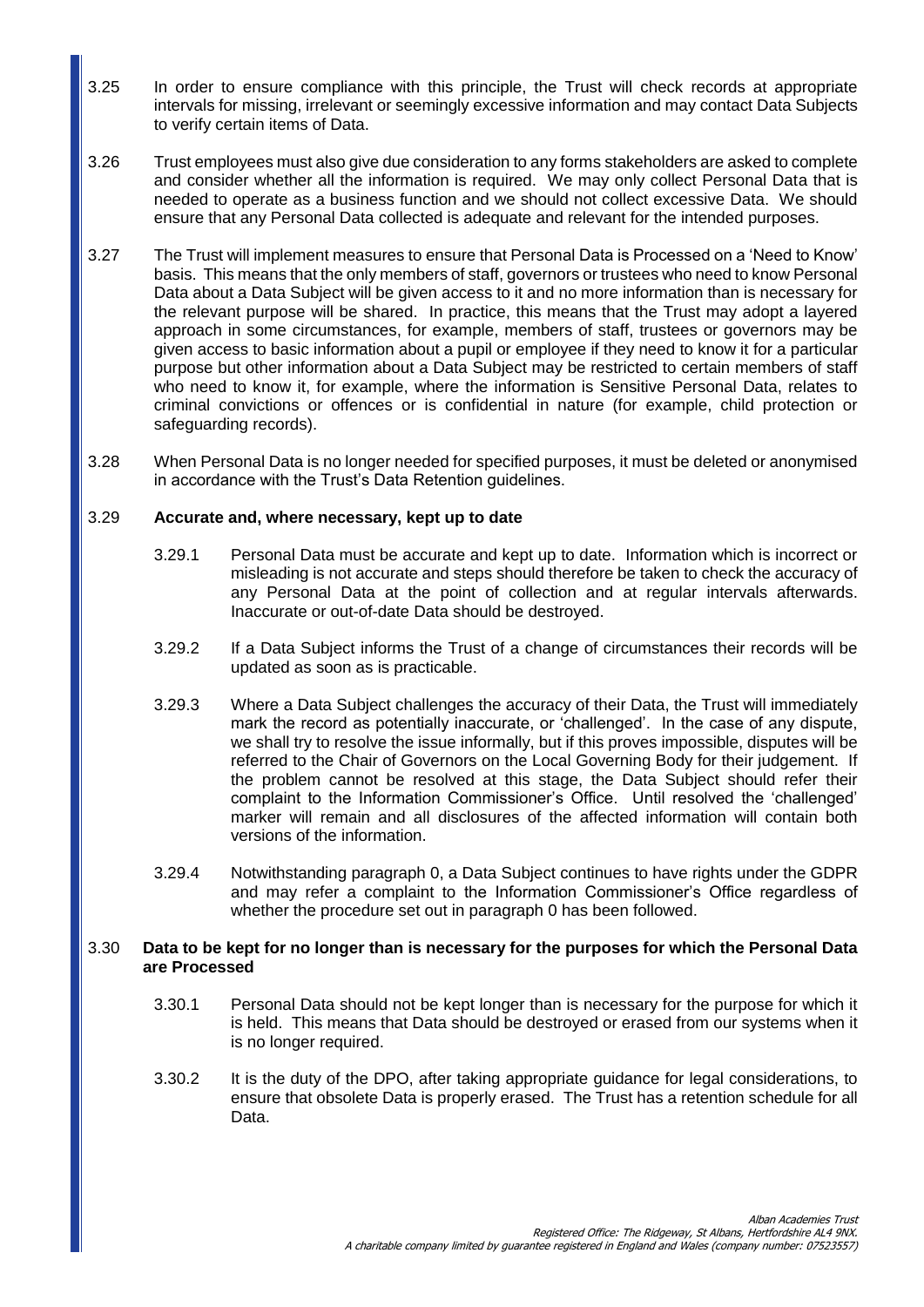## 3.31 **Data to be Processed in a manner that ensures appropriate security of the Personal Data**

- 3.31.1 The Trust has taken steps to ensure that appropriate security measures are taken against unlawful or unauthorised Processing of Personal Data, and against the accidental loss of, or damage to, Personal Data. Data Subjects may apply to the courts for compensation if they have suffered damage from such a loss.
- 3.31.2 We will develop, implement and maintain safeguards appropriate to our size, scope, our available resources, the amount of Personal Data that we own or maintain on behalf of others and identified risks (including use of encryption and Pseudonymisation where applicable). We will regularly evaluate and test the effectiveness of those safeguards to ensure security of our Processing of Personal Data.
- 3.31.3 Data Users are responsible for protecting the Personal Data we hold. Data Users must implement reasonable and appropriate security measures against unlawful or unauthorised Processing of Personal Data and against the accidental loss of, or damage to, Personal Data. Data Users must exercise particular care in protecting Sensitive Personal Data from loss and unauthorised access, use or disclosure.
- 3.31.4 The GDPR requires us to put in place procedures and technologies to maintain the security of all Personal Data from the point of collection to the point of destruction. Data Users must follow all these procedures and technologies and must comply with all applicable aspects of our academies IT use and data security policies and not attempt to circumvent the administrative, physical and technical safeguards we implement and maintain in accordance with the GDPR and relevant standards to protect Personal Data.
- 3.31.5 Maintaining Data Security means guaranteeing the confidentiality, integrity and availability of the Personal Data, defined as follows:
	- 3.31.5.1 **Confidentiality** means that only people who are authorised to use the Data can access it.
	- 3.31.5.2 **Integrity** means that Personal Data should be accurate and suitable for the purpose for which it is Processed.
	- 3.31.5.3 **Availability** means that authorised users should be able to access the Data if they need it for authorised purposes.

## **4 ROLES AND RESPONSIBILITIES**

- 4.1 It is the responsibility of all members of staff, trustees and governors to work together to ensure that the Personal Data we hold is kept secure. We rely on our colleagues to identify and report any practices that do not meet these standards so that we can take steps to address any weaknesses in our systems. Anyone who has any comments or concerns about security should notify the Headteacher of the relevant Academy or the DPO.
- 4.2 Please see each academy website for their Data Security Policy for details for the arrangements in place to keep Personal Data secure
- 4.3 Trustees and governors
	- 4.3.1 Trustees and Governors are likely to Process Personal Data when they are performing their duties, for example, if they are dealing with employee issues, pupil exclusions or Parent complaints. Trustees and Governors should be trained on the Trust's Data Protection Processes as part of their induction and should be informed about their responsibilities to keep Personal Data secure. This includes: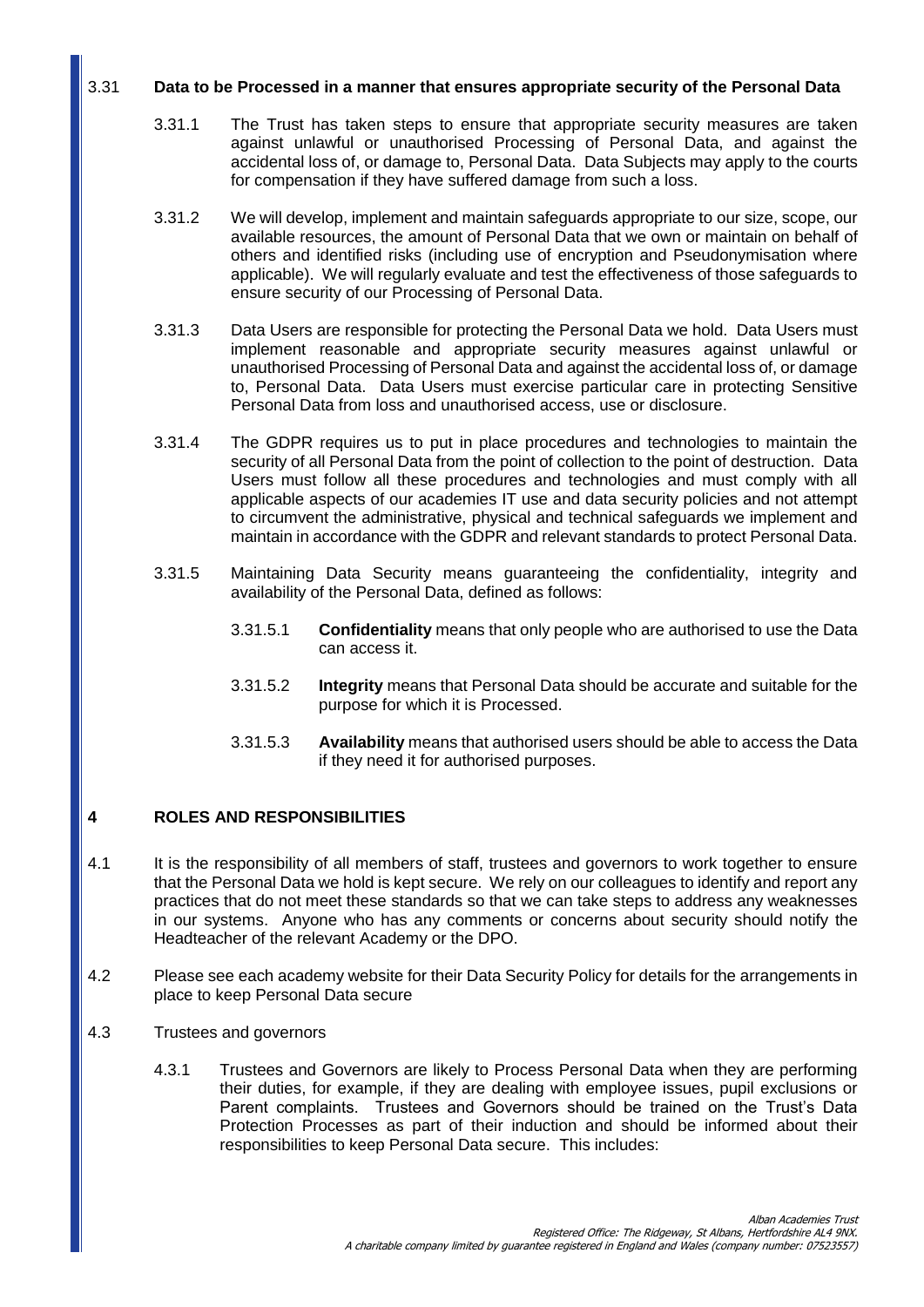- 4.3.1.1 Ensure that Personal Data which comes into their possession as a result of their Trustee or Governor duties is kept secure from third parties, including family members and friends;
- 4.3.1.2 Ensure they are provided with a copy of the academy's Data Security Policy.
- 4.3.1.3 Using a Trust email account for any Trust-related communications;
- 4.3.1.4 Ensuring that any Trust-related communications or information stored or saved on an electronic device or computer is password protected;
- 4.3.1.5 Taking appropriate measures to keep Personal Data secure, which includes ensuring that hard copy documents are securely locked away so that they cannot be accessed by third parties.
- 4.3.2 Trustees and Governors will be asked to read and sign an Acceptable Use Agreement.

## **5 PROCESS**

- 5.1 Data Subjects have rights when it comes to how we handle their Personal Data. These include rights to:
	- 5.1.1 withdraw Consent to Processing at any time;
	- 5.1.2 receive certain information about the Data Controller's Processing activities;
	- 5.1.3 request access to their Personal Data that we hold;
	- 5.1.4 prevent our use of their Personal Data for direct marketing purposes;
	- 5.1.5 ask us to erase Personal Data if it is no longer necessary in relation to the purposes for which it was collected or Processed or to rectify inaccurate Data or to complete incomplete Data;
	- 5.1.6 strict Processing in specific circumstances;
	- 5.1.7 challenge Processing which has been justified on the basis of our legitimate interests or in the public interest;
	- 5.1.8 request a copy of an agreement under which Personal Data is transferred outside of the EEA;
	- 5.1.9 object to decisions based solely on Automated Processing, including profiling (Automated Decision Making);
	- 5.1.10 prevent Processing that is likely to cause damage or distress to the Data Subject or anyone else;
	- 5.1.11 be notified of a Personal Data Breach which is likely to result in high risk to their rights and freedoms;
	- 5.1.12 make a complaint to the supervisory authority (the ICO); and
	- 5.1.13 in limited circumstances, receive or ask for their Personal Data to be transferred to a third party in a structured, commonly used and machine readable format.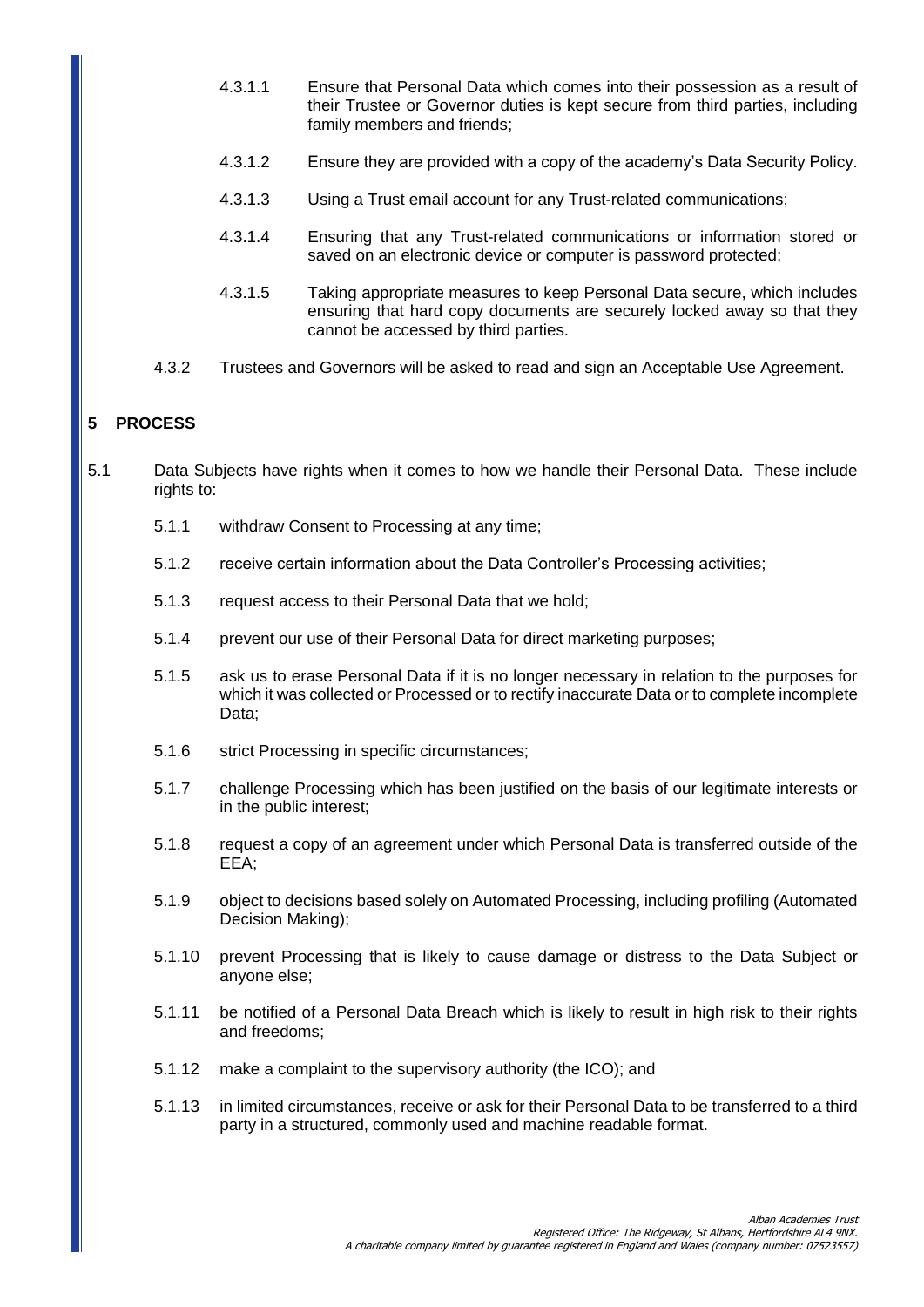5.2 We are required to verify the identity of an individual requesting Data under any of the rights listed above. Members of staff should not allow third parties to persuade them into disclosing Personal Data without proper authorisation.

## 5.3 **Dealing with Subject Access Requests**

- 5.3.1 The GDPR extends to all Data Subjects a right of access to their own Personal Data. A formal request from a Data Subject for information that we hold about them must be made in writing. The Trust or its academies can invite a Data Subject to complete a form but we may not insist that they do so.
- 5.3.2 It is important that all members of staff are able to recognise that a written request made by a person for their own information is likely to be a valid Subject Access Request, even if the Data Subject does not specifically use this phrase in their request or refer to the GDPR. In some cases, a Data Subject may mistakenly refer to the "Freedom of Information Act" but this should not prevent an Academy or the Trust from responding to the request as being made under the GDPR, if appropriate. Some requests may contain a combination of a Subject Access Request for Personal Data under the GDPR and a request for information under the Freedom of Information Act 2000 ("FOIA"). Requests for information under the FOIA must be dealt with promptly and in any event within 20 school days.
- 5.3.3 Any member of staff who receives a written request of this nature must immediately forward it to the Academy DPO as the statutory time limit for responding is **one calendar month**.
- 5.3.4 As the time for responding to a request does not stop during the periods when an academy is closed for the holidays, we will attempt to mitigate any impact this may have on the rights of Data Subjects to request access to their Data by periodically checking the DPO email inbox during the summer holidays.
- 5.3.5 A fee may no longer be charged to the individual for provision of this information (previously a fee of £10 could be charged under the DPA 1998).
- 5.3.6 The Academy or central team at the Trust may ask the Data Subject for reasonable identification so that they can satisfy themselves about the person's identity before disclosing the information.
- 5.3.7 In order to ensure that people receive only information about themselves it is essential that a formal system of requests is in place.
- 5.4 Requests from pupils who are considered mature enough to understand their rights under the GDPR will be Processed as a Subject Access Request as outlined below and the Data will be given directly to the pupil (subject to any exemptions that apply under the GDPR or other legislation). As the age when a young person is deemed to be able to give Consent for online services is 13, we will use this age as a guide for when pupils may be considered mature enough to exercise their own subject access rights. In every case it will be for the Trust, as Data Controller, to assess whether the child is capable of understanding their rights under the GDPR and the implications of their actions, and so decide whether the Parent needs to make the request on the child's behalf. A Parent would normally be expected to make a request on a child's behalf if the child is younger than 13 years of age.
- 5.5 Requests from pupils who do not appear to understand the nature of the request will be referred to their parents or carers.
- 5.6 Requests from parents in respect of their own child will be Processed as requests made on behalf of the Data Subject (the child) where the pupil is aged under 13 (subject to any exemptions that apply under the Act or other legislation). If the Parent makes a request for their child's Personal Data and the child is aged 13 or older and / or the Trust considers the child to be mature enough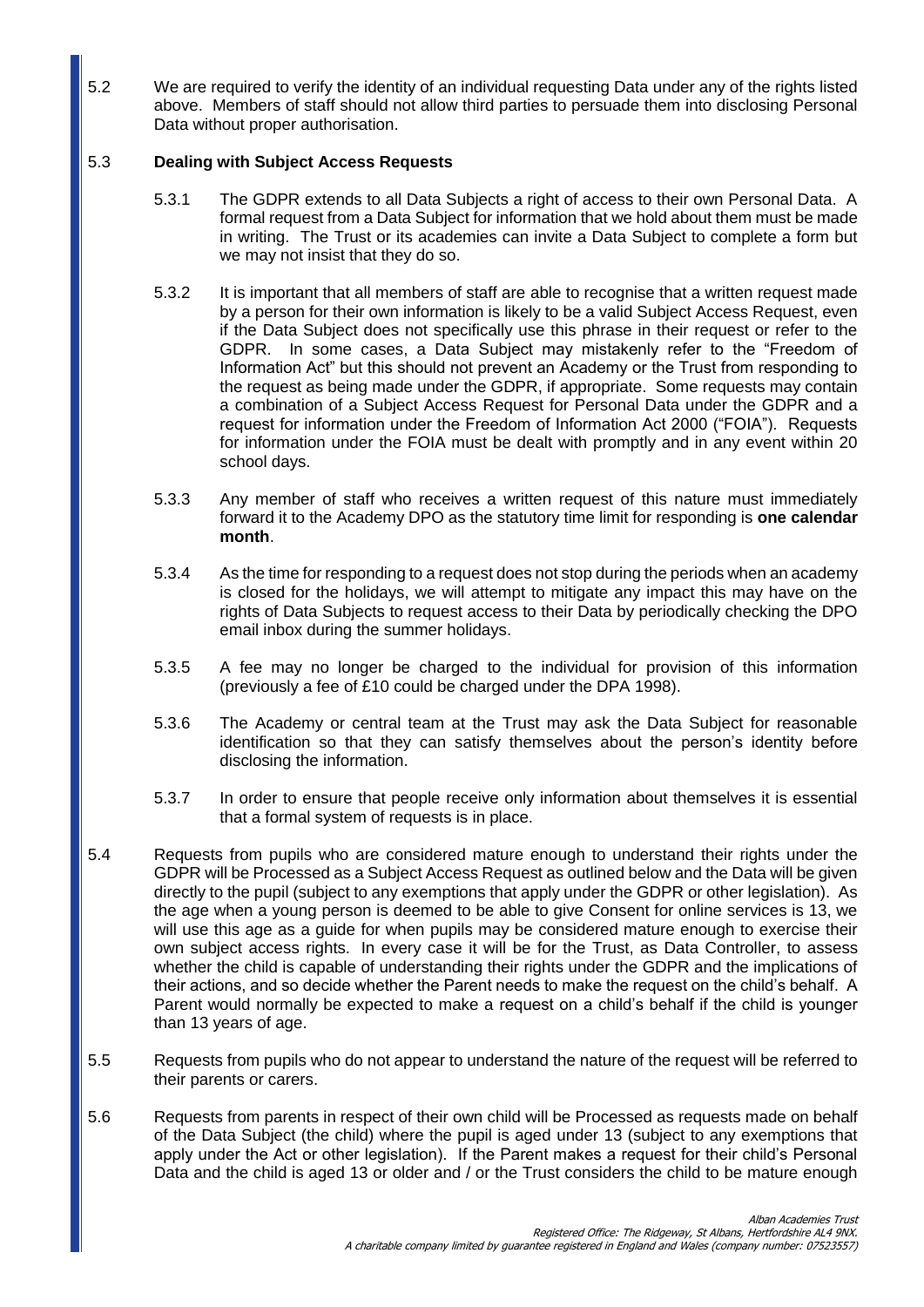to understand their rights under the GDPR, the Trust shall ask the pupil for their Consent to disclosure of the Personal Data if there is no other lawful basis for sharing the Personal Data with the Parent (subject to any enactment or guidance which permits the Trust to disclose the Personal Data to a Parent without the child's Consent). If Consent is not given to disclosure, the Trust shall not disclose the Personal Data if to do so would breach any of the Data Protection principles.

- 5.7 It should be noted that the Education (Pupil Information) (England) Regulations 2005 do not apply to academies so the rights available to parents in those Regulations to access their child's educational records are not applicable to academies in the Trust. Instead, requests from parents for Personal Data about their child must be dealt with under the GDPR (as outlined above). This is without prejudice to the obligation on the Trust in the Education (Independent School Standards) Regulations 2014 to provide an annual report of each registered pupil's progress and attainment in the main subject areas taught to every Parent (unless they agree otherwise in writing).
- 5.8 Following receipt of a Subject Access Request, and provided that there is sufficient information to Process the request, an entry should be made in the Trust's Subject Access log book, showing the date of receipt, the Data Subject's name, the name and address of requester (if different), the type of Data required (e.g. Student Record, Personnel Record), and the planned date for supplying the information (not more than one calendar month from the request date). Should more information be required to establish either the identity of the Data Subject (or agent) or the type of Data requested, the date of entry in the log will be date on which sufficient information has been provided.
- 5.9 Where requests are "manifestly unfounded or excessive", in particular because they are repetitive, the Trust can:
	- 5.9.1 charge a reasonable fee taking into account the administrative costs of providing the information; or
	- 5.9.2 refuse to respond.
- 5.10 Where we refuse to respond to a request, the response must explain why to the individual, informing them of their right to complain to the supervisory authority and to a judicial remedy without undue delay and at the latest within one month. Members of staff should refer to any guidance issued by the ICO on Subject Access Requests [and consult the DPO] before refusing a request.
- 5.11 Certain information may be exempt from disclosure so members of staff will need to consider what exemptions (if any) apply and decide whether you can rely on them. For example, information about third parties may be exempt from disclosure. In practice, this means that you may be entitled to withhold some documents entirely or you may need to redact parts of them. Care should be taken to ensure that documents are redacted properly. Please seek further advice or support from the DPO if you are unsure which exemptions apply.
- 5.12 In the context of an Academy a Subject Access Request is normally part of a broader complaint or concern from a Parent or may be connected to a disciplinary or grievance for an employee. Members of staff should therefore ensure that the broader context is taken into account when responding to a request and seek advice if required on managing the broader issue and the response to the request.

### 5.13 **Providing information over the telephone**

Any member of staff dealing with telephone enquiries should be careful about disclosing any Personal Data held by the Trust whilst also applying common sense to the particular circumstances. In particular they should:

- 5.13.1 Check the caller's identity to make sure that information is only given to a person who is entitled to it.
- 5.13.2 Suggest that the caller put their request in writing if they are not sure about the caller's identity and where their identity cannot be checked.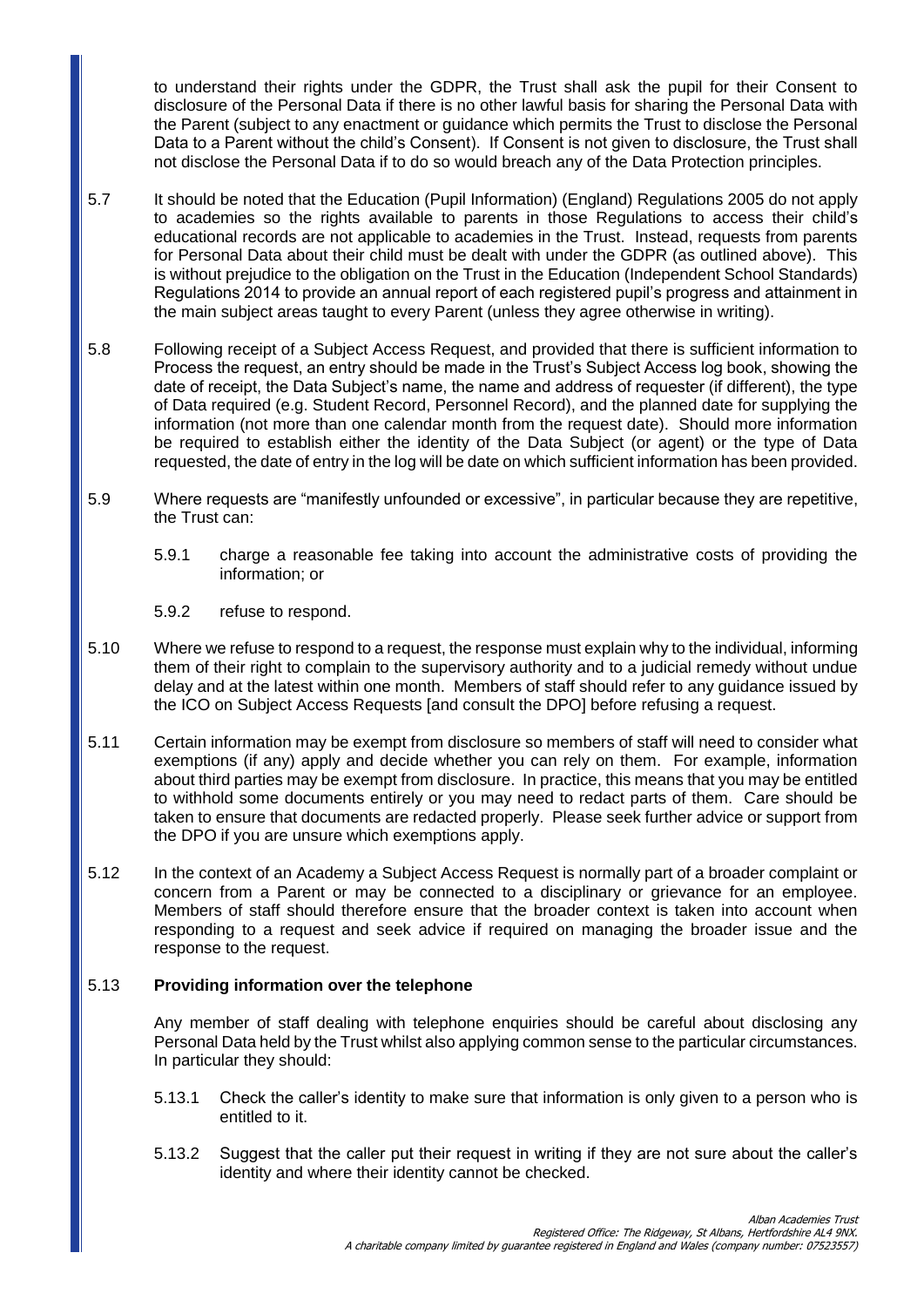5.13.3 Refer to their line manager or the DPO for assistance in difficult situations. No-one should feel pressurised into disclosing personal information.

#### 5.14 **Authorised disclosures**

- 5.14.1 The Trust will only disclose Data about individuals if one of the lawful bases apply.
- 5.14.2 Only authorised and trained staff are allowed to make external disclosures of Personal Data. The Trust and its academies will regularly share Personal Data with third parties where it is lawful and appropriate to do so including, but not limited to, the following:
	- 5.14.2.1 Local Authorities
	- 5.14.2.2 the Department for Education
	- 5.14.2.3 the Education & Skills Funding Agency
	- 5.14.2.4 the Disclosure and Barring Service
	- 5.14.2.5 the Teaching Regulation Agency
	- 5.14.2.6 the Teachers' Pension Service
	- 5.14.2.7 the Local Government Pension Scheme which is administered by Hertfordshire County Council
	- 5.14.2.8 our external HR provider
	- 5.14.2.9 our external payroll provider
	- 5.14.2.10 Our external IT Provider
	- 5.14.2.11 HMRC
	- 5.14.2.12 the Police or other law enforcement agencies
	- 5.14.2.13 our legal advisors and other consultants
	- 5.14.2.14 insurance providers / the Risk Protection Arrangement

5.14.2.15 occupational health advisors

- 15.2.16 exam boards including OCR, AQA, Edexcel, WJEC and other accredited awarding bodies;
- 15.2.17 the Joint Council for Qualifications;
- 15.2.18 NHS health professionals including educational psychologists, CAMHS and school nurses;
- 15.2.19 Education Welfare Officers;
- 15.2.20 Courts, if ordered to do so;
- 15.2.21 Prevent teams in accordance with the Prevent Duty on schools;
- 15.2.22 other schools, for example, if we are negotiating a managed move and we have Consent to share information in these circumstances;
- 15.2.23 confidential waste collection companies;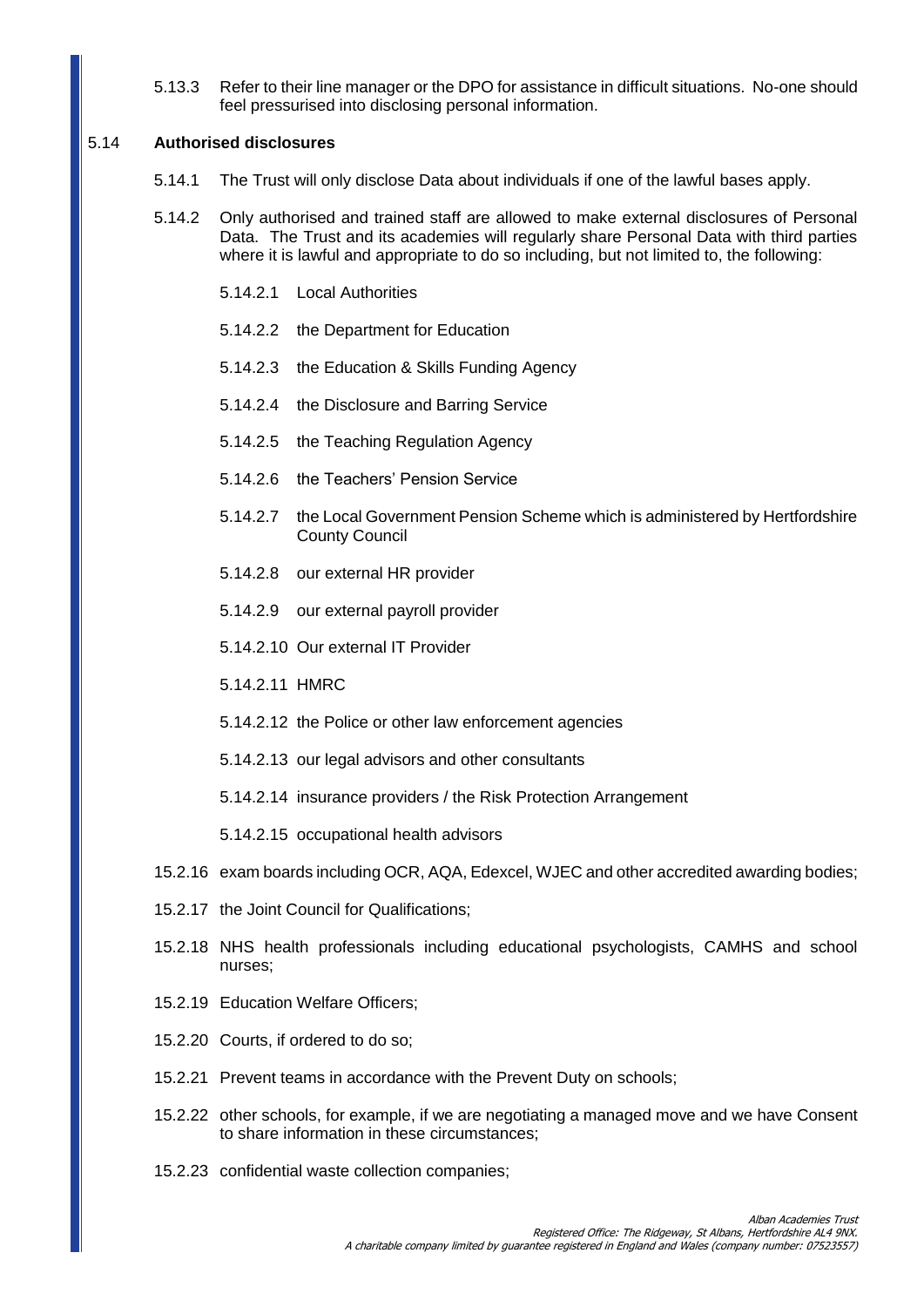- 15.2.24 systems and companies that we use to communicate with parents and collect payments e.g. Parentmail, ParentPay, Wisepay, Bromcom;
- 15.2.25 Universities and Colleges Admissions Service (UCAS);
- 15.2.26 YC Hertfordshire in relation to careers advice, work experience or support services;
- 15.2.27 Agencies that provide family support and attendance improvement services such as Herts for Learning, St Albans Plus and others
- 5.14.3 Some of the organisations we share Personal Data with may also be Data Controllers in their own right in which case we will be joint controllers of Personal Data and may be jointly liable in the event of any Data Breaches.
- 5.14.4 Data Sharing Agreements should be completed when setting up 'on-going' or 'routine' information sharing arrangements with third parties who are Data Controllers in their own right. However, they are not needed when information is shared in one-off circumstances but a record of the decision and the reasons for sharing information should be kept.
- 5.14.5 All Data Sharing Agreements must be signed off by the Data Protection Officer who will keep a register of all Data Sharing Agreements.
- 5.14.6 The GDPR requires Data Controllers to have a written contract in place with Data Processors which must include specific clauses relating to the way in which the Data is Processed ("GDPR clauses"). A summary of the GDPR clauses is set out in Appendix 1. It will be the responsibility of the Academy entering into the contract to ensure that the GDPR clauses have been added to the contract with the Data Processor. Personal Data may only be transferred to a third-party Data Processor if they agree to put in place adequate technical, organisational and security measures themselves.
- 5.14.7 In some cases Data Processors may attempt to include additional wording when negotiating contracts which attempts to allocate some of the risk relating to compliance with the GDPR, including responsibility for any Personal Data Breaches, onto the Trust. In these circumstances, the member of staff dealing with the contract should contact the DPO for further advice before agreeing to include such wording in the contract.

#### 5.15 **Reporting a Personal Data Breach**

- 5.15.1 The GDPR requires Data Controllers to notify any Personal Data Breach to the ICO and, in certain instances, the Data Subject.
- 5.15.2 A notifiable Personal Data Breach must be reported to the ICO without undue delay and where feasible within 72 hours, unless the Data Breach is unlikely to result in a risk to the individuals.
- 5.15.3 If the breach is likely to result in high risk to affected Data Subjects, the GDPR, requires organisations to inform them without undue delay.
- 5.15.4 It is the responsibility of the DPO, or the nominated deputy, to decide whether to report a Personal Data Breach to the ICO.
- 5.15.5 We have put in place procedures to deal with any suspected Personal Data Breach and will notify Data Subjects or any applicable regulator where we are legally required to do so.
- 5.16 The Trust recognises that as our academies are closed or have limited staff available during school holidays, there will be times when our ability to respond to a Personal Data Breach promptly and within the relevant timescales will be affected. We will consider any proportionate measures that we can implement to mitigate the impact this may have on Data Subjects when we develop our policies for response at Academy level.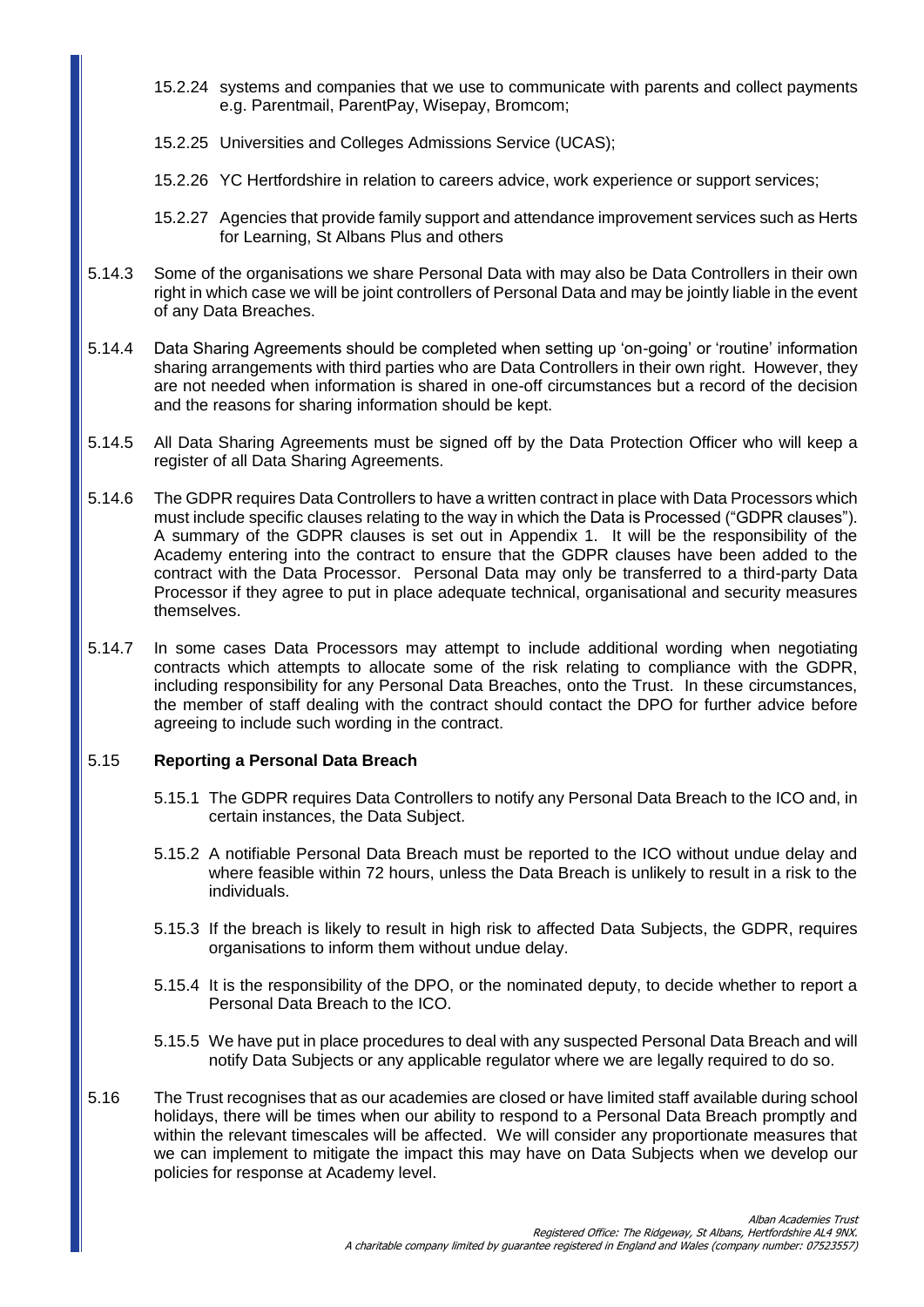5.17 If a member of staff, trustee or governor knows or suspects that a Personal Data Breach has occurred, the Academy response plan must be followed. In particular, the DPO must be notified immediately. You should preserve all evidence relating to the potential Personal Data Breach.

## **6 MONITORING AND REPORTING**

### **6.1 Accountability**

- 6.1.1 The Trust must implement appropriate technical and organisational measures in an effective manner, to ensure compliance with Data Protection principles. The Trust is responsible for, and must be able to demonstrate, compliance with the Data Protection principles.
- 6.1.2 The Trust must have adequate resources and controls in place to ensure and to document GDPR compliance including:
	- 6.1.2.1 appointing a suitably qualified DPO (where necessary) and an executive team accountable for Data Privacy;
	- 6.1.2.2 implementing Privacy by Design when Processing Personal Data and completing Data Protection Impact Assessments (DPIAs) where Processing presents a high risk to rights and freedoms of Data Subjects;
	- 6.1.2.3 integrating Data Protection into internal documents including this Data Protection Policy, related policies and Privacy Notices;
	- 6.1.2.4 regularly training Trust employees, trustees and [governors] on the GDPR, this Data Protection Policy, related policies and Data Protection matters including, for example, Data Subject's rights, Consent, legal bases, DPIA and Personal Data Breaches. The Trust must maintain a record of training attendance by Trust personnel; and
	- 6.1.2.5 regularly testing the privacy measures implemented and conducting periodic reviews and audits to assess compliance, including using results of testing to demonstrate compliance improvement effort.

### **6.2 Record keeping**

- 6.2.1 The GDPR requires us to keep full and accurate records of all our Data Processing activities.
- 6.2.2 We must keep and maintain accurate records reflecting our Processing including records of Data Subjects' consents and procedures for obtaining consents.
- 6.2.3 These records should include, at a minimum, the name and contact details of the Data Controller and the DPO, clear descriptions of the Personal Data types, Data Subject types, Processing activities, Processing purposes, third-party recipients of the Personal Data, Personal Data storage locations, Personal Data transfers, the Personal Data's retention period and a description of the security measures in place. In order to create such records, data maps should be created which should include the detail set out above together with appropriate data flows.

## **6.3 Training and audit**

- 6.3.1 We are required to ensure all Trust personnel have undergone adequate training to enable us to comply with Data Privacy laws. We must also regularly test our systems and Processes to assess compliance.
- 6.3.2 Members of staff must attend all mandatory Data Privacy related training.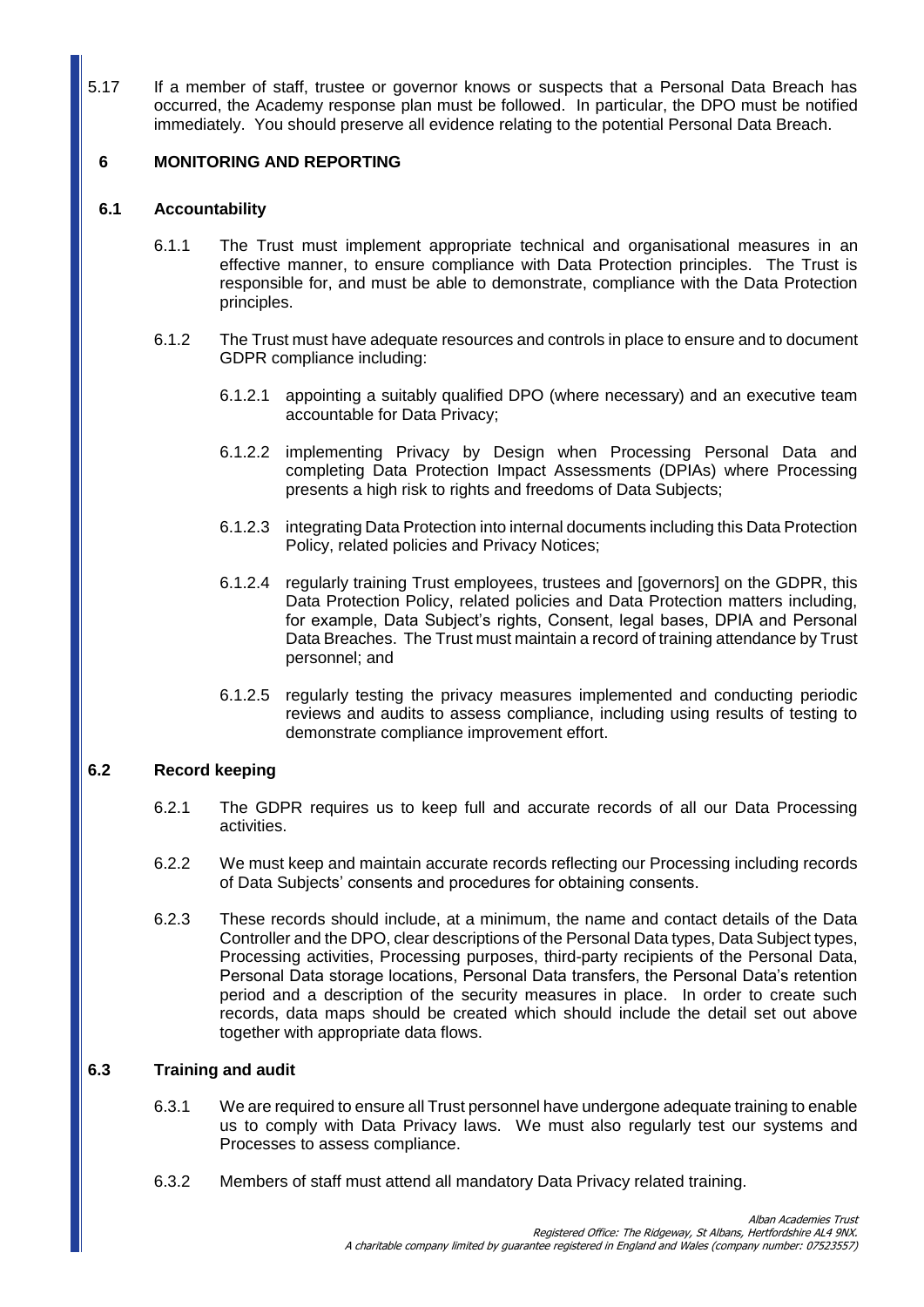## **6.4 Privacy By Design and Data Protection Impact Assessment (DPIA)**

- 6.4.1 We are required to implement Privacy by Design measures when Processing Personal Data by implementing appropriate technical and organisational measures (like Pseudonymisation) in an effective manner, to ensure compliance with Data Privacy principles.
- 6.4.2 This means that we must assess what Privacy by Design measures can be implemented on all programs/systems/Processes that Process Personal Data by taking into account the following:
	- 6.4.2.1 the state of the art;
	- 6.4.2.2 the cost of implementation;
	- 6.4.2.3 the nature, scope, context and purposes of Processing; and
	- 6.4.2.4 The risks of varying likelihood and severity for rights and freedoms of Data Subjects posed by the Processing.
- 6.5 We are also required to conduct DPIAs in respect to high risk Processing.
- 6.6 The Trust and its academies should conduct a DPIA and discuss the findings with the DPO when implementing major system or business change programs involving the Processing of Personal Data including:
	- 6.6.1 use of new technologies (programs, systems or Processes), or changing technologies (programs, systems or Processes);
	- 6.6.2 Automated Processing including profiling and Automated Decision-Making (ADM);
	- 6.6.3 large scale Processing of Sensitive Data; and
	- 6.6.4 large scale, systematic monitoring of a publicly accessible area.
- 6.7 We will also undertake a DPIA as a matter of good practice to help us to assess and mitigate the risks to pupils. If our Processing is likely to result in a high risk to the rights and freedom of children then a DPIA should be undertaken.
- 6.8 A DPIA must include:
	- 6.8.1 a description of the Processing, its purposes and the Trust's legitimate interests if appropriate;
	- 6.8.2 an assessment of the necessity and proportionality of the Processing in relation to its purpose;
	- 6.8.3 an assessment of the risk to individuals; and
	- 6.8.4 the risk mitigation measures in place and demonstration of compliance.

## **6.9 CCTV**

- 6.9.1 The Trust and its academies use CCTV in locations around their sites. This is to:
	- 6.9.1.1 protect the academy buildings and their assets;
	- 6.9.1.2 increase personal safety and reduce the fear of crime;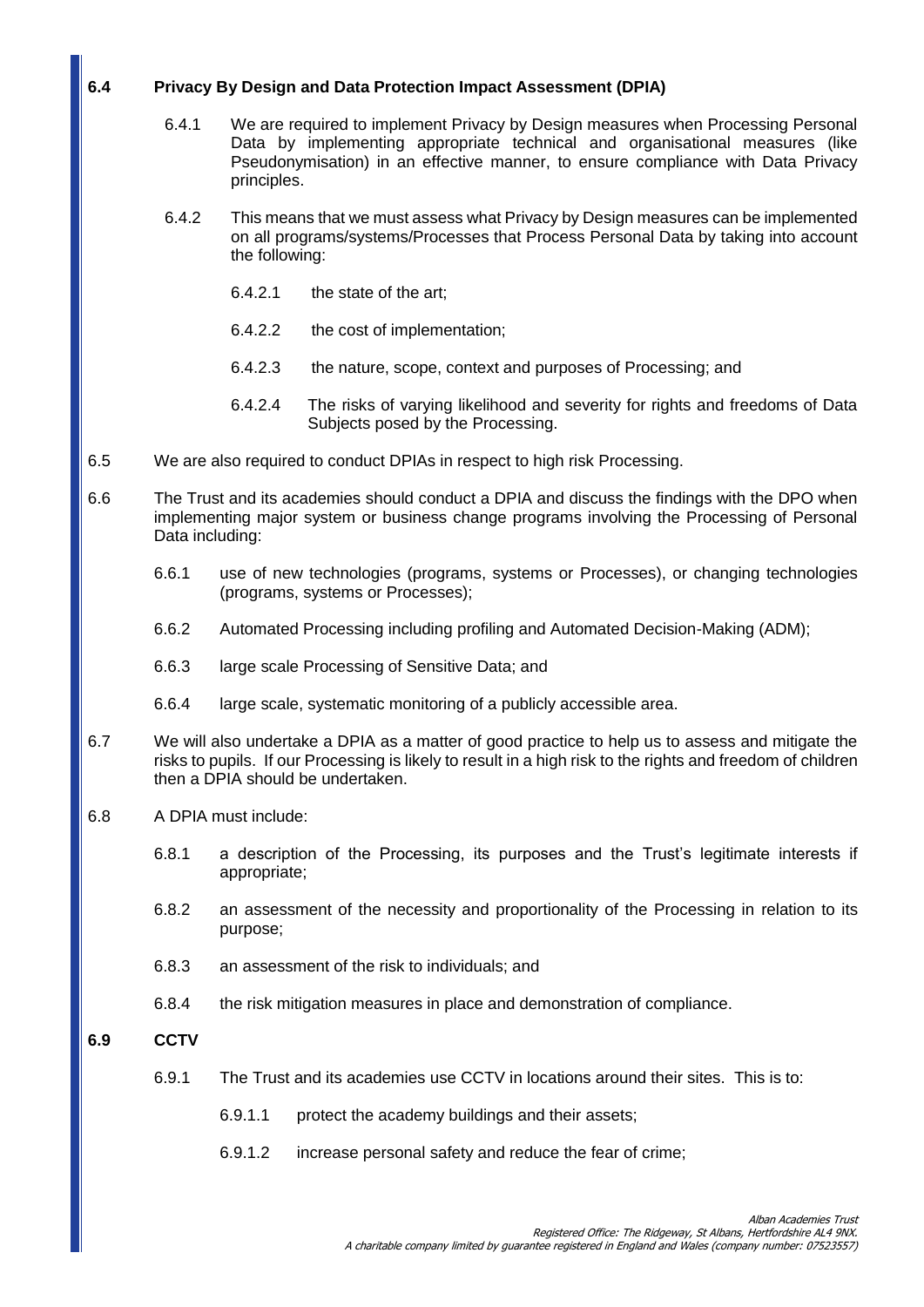- 6.9.1.3 support the Police in a bid to deter and detect crime;
- 6.9.1.4 assist in identifying, apprehending and prosecuting offenders;
- 6.9.1.5 provide evidence for the Trust to use in its internal investigations and / or disciplinary Processes in the event of behaviour by staff, pupils or other visitors on the site which breaches or is alleged to breach the Trust's policies;
- 6.9.1.6 protect members of the school community, public and private property; and
- 6.9.1.7 assist in managing the academy.
- 6.9.2 Please refer to the individual Academy's CCTV policy/code of practice for more information

## **7 EVALUATION AND REVIEW**

- 7.1 It is the responsibility of the directors to facilitate the review of this policy on a regular basis. Recommendations for any amendments should be reported to the DPO.
- 7.2 We will continue to review the effectiveness of this policy to ensure it is achieving its stated objectives.
- 7.3 This policy should be reviewed by the Trust periodically and at least every 2 years. It is important to ensure that the DPO is aware of his or her obligations under this policy and that they receive the training and other support they need in order to fulfil this role.

#### **7.4 Enquiries**

- 7.4.1 Further information about the Trust's Data Protection Policy is available from the DPO.
- 7.4.2 General information about the Act can be obtained from the Information Commissioner's Office: [www.ico](http://www.ico/)

### **Document Control**

| Date modified   Description of modification   Modified by |  |
|-----------------------------------------------------------|--|
|                                                           |  |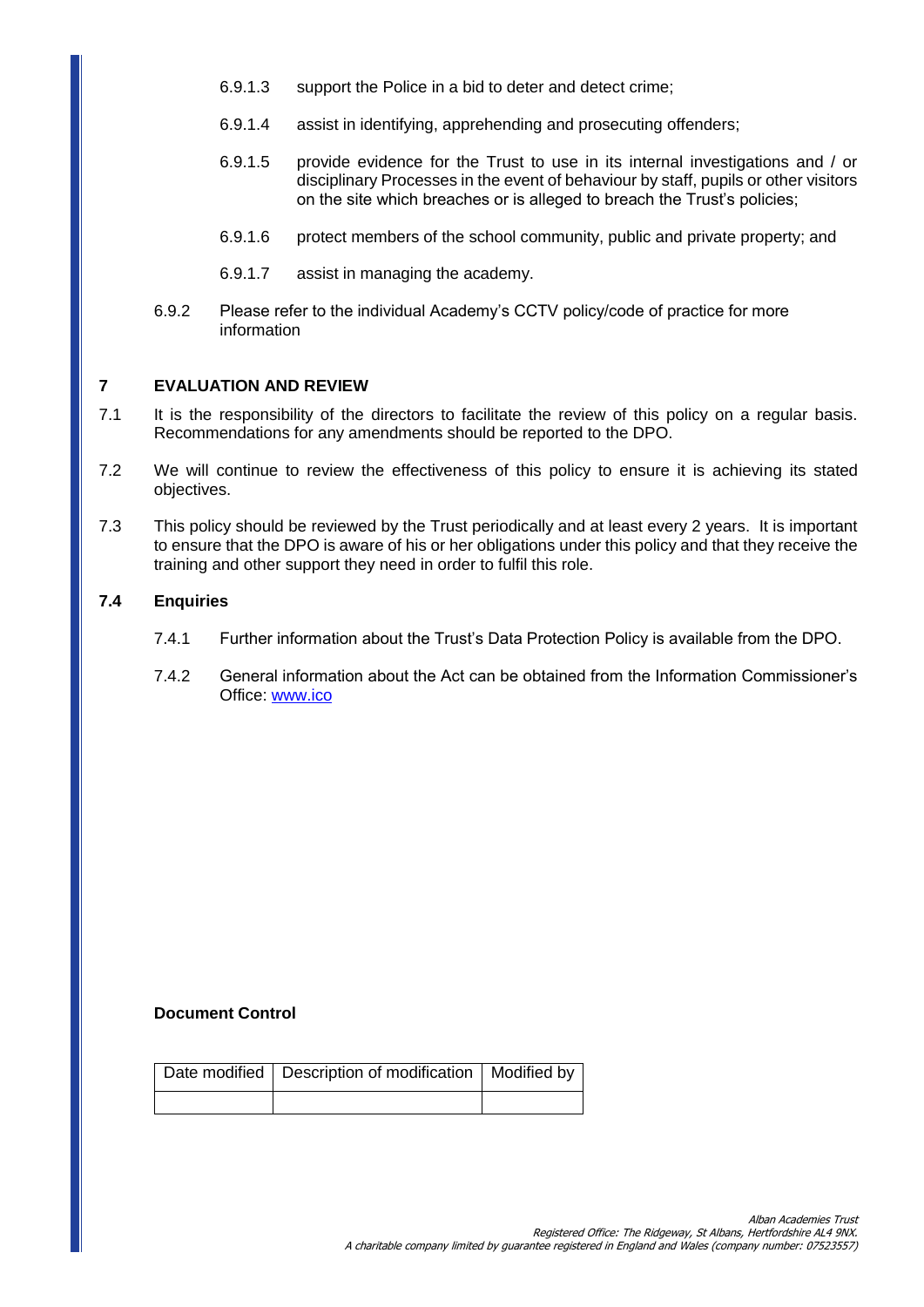## **Appendix 1 – GDPR Clauses**

The GDPR requires the following matters to be addressed in contracts with Data Processors. The wording below is a summary of the requirements in the GDPR and is not intended to be used as the drafting to include in contracts with Data Processors.

- 1. The Processor may only Process Personal Data on the documented instructions of the controller, including as regards international transfers. (Art. 28(3)(a))
- 2. Personnel used by the Processor must be subject to a duty of confidence. (Art. 28(3)(b))
- 3. The Processor must keep Personal Data secure. (Art. 28(3)(c) Art. 32)
- 4. The Processor may only use a sub-Processor with the Consent of the Data Controller. That Consent may be specific to a particular sub-Processor or general. Where the Consent is general, the Processor must inform the controller of changes and give them a chance to object. (Art. 28(2) Art. 28(3)(d))
- 5. The Processor must ensure it flows down the GDPR obligations to any sub-Processor. The Processor remains responsible for any Processing by the sub-Processor. (Art. 28(4))
- 6. The Processor must assist the controller to comply with requests from individuals exercising their rights to access, rectify, erase or object to the Processing of their Personal Data. (Art. 28(3)(e))
- 7. The Processor must assist the Data Controller with their security and Data Breach obligations, including notifying the Data Controller of any Personal Data Breach. (Art. 28(3)(f)) (Art. 33(2))
- 8. The Processor must assist the Data Controller should the Data Controller need to carry out a privacy impact assessment. (Art. 28(3)(f))
- 9. The Processor must return or delete Personal Data at the end of the agreement, save to the extent the Processor must keep a copy of the Personal Data under Union or Member State law. (Art. 28(3)(g))
- 10. The Processor must demonstrate its compliance with these obligations and submit to audits by the Data Controller (or by a third party mandated by the controller). (Art. 28(3)(h))
- 11. The Processor must inform the Data Controller if, in its opinion, the Data Controller's instructions would breach Union or Member State law. (Art. 28(3))